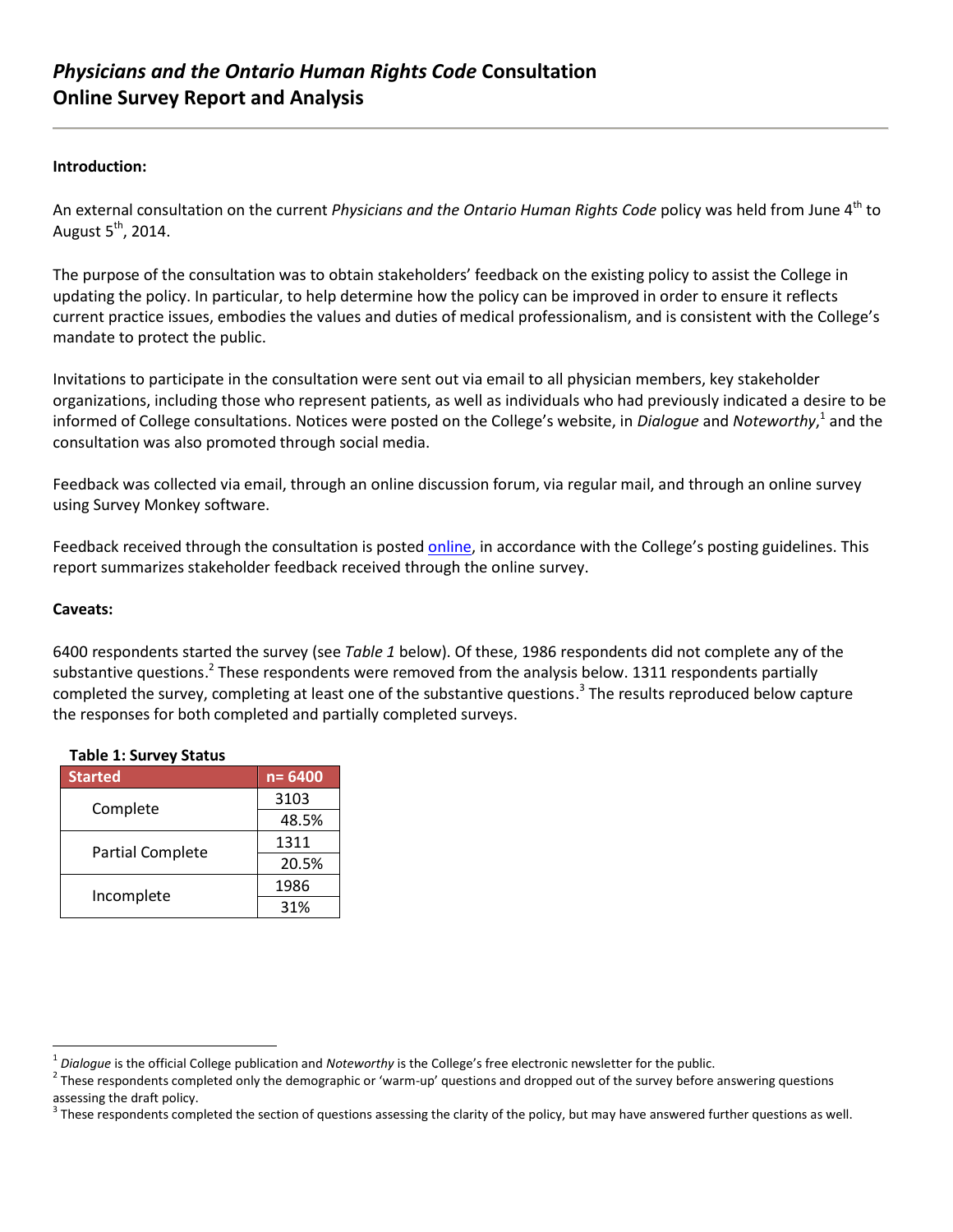The purpose of this online survey was to collect feedback from physicians, organizations, and the public regarding the existing *Physicians and the Ontario Human Rights Code* policy. Participation in the survey was voluntary and one of a few ways in which feedback could be provided. As such, no attempt has been made to ensure that the sample is representative of the larger physician, organization or public populations, and no statistical analyses have been conducted.

The *quantitative* data shown below is complete and the number of respondents who answered each question is provided.

Due to the overwhelming volume of responses, the *qualitative* data (open-ended comments) captured below is a reflection of some of the themes or ideas conveyed through the survey, and represents only a small sample of the type of feedback received. The comments are consistent with those provided in the online [Discussion forum,](http://policyconsult.cpso.on.ca/?page_id=3405) available on the College's website.

## **Respondent Profile:**

Nearly all respondents indicated that they were completing the survey on behalf of themselves (see *Table 2*). A total of 26 respondents indicated that they were completing the survey on behalf of an organization<sup>4</sup>.

### **Table 2: Respondents**

| Are you completing this survey on<br>behalf of yourself or an organization? | $n = 4414$ |
|-----------------------------------------------------------------------------|------------|
| Self                                                                        | 4388       |
| Organization                                                                |            |

As shown in *Table 3* below, respondents were primarily members of the public (74.9%).

### **Table 3: Respondents (cont'd)**

| Are you a?                                                         | n=4414 |
|--------------------------------------------------------------------|--------|
|                                                                    | 534    |
| Physician                                                          | 12.1%  |
| Organization Staff (e.g. policy staff,<br>registrar, senior staff) | 39     |
|                                                                    | 0.89%  |
| Member of the Public                                               | 3306   |
|                                                                    | 74.9%  |
| Other health care professional (e.g.                               | 339    |
| nurse, pharmacist)                                                 | 7.7%   |
| Other (specify) $5$                                                | 196    |
|                                                                    | 4.4    |

 $^4$  Historically organizations tend to provide feedback in written form, usually by way of a formal letter sent directly to the CPSO through regular mail or email. These submissions are posted in the WordPress online discussion forum for each consultation. The organizations that completed the survey, at least partially, include: Ontario Hospital Association, Christian Medical and Dental Society of Canada (CMDS), Canadian Physicians for Life, Catholic Women's League, Catholic Civil Rights League, Knights of Columbus, unspecified Catholic churches, Roman Catholic Diocese of London, St. Joseph Parish, Community of Religious Sisters, English Parishioners of Diocese of Timmins, Legion of Mary, Men for Equality and Non-Violence, Information Outreach Ltd., Nourish Charitable Society, Empirico Research, American Association of Pro-Life Obstetricians and Gynecologists, and Clinique des femmes de l'Outaouais. Several organizations did not identify themselves.

<sup>&</sup>lt;sup>5</sup> Of the individuals who identified as "other", 15 were clergy, 72 were medical students, 6 were social workers, 8 were teachers or professors, and other various professionals or 'concerned citizens'.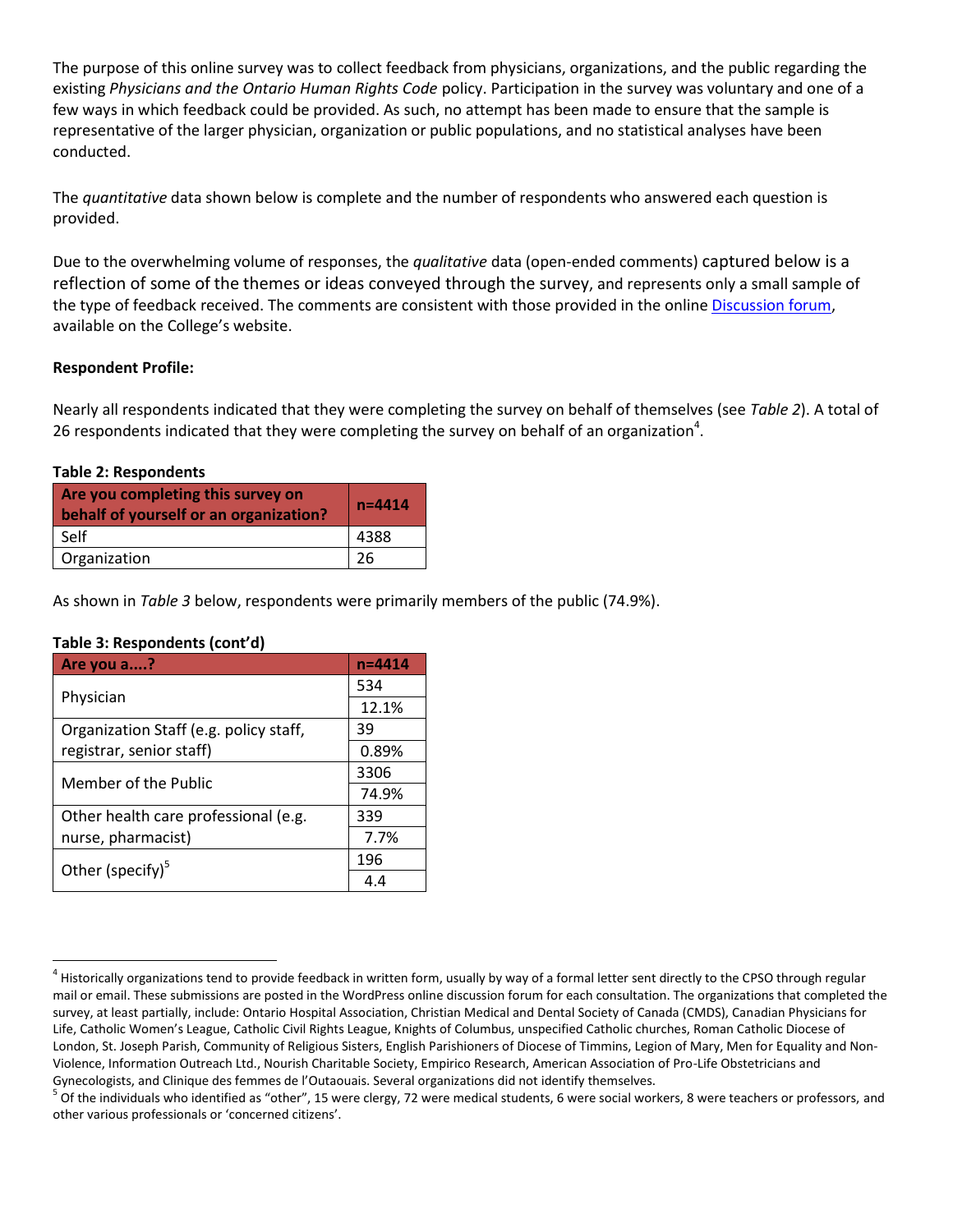# **Familiarity with the Policy:**

As shown in *Table 4* below, a majority (73.3%) of the respondents indicate that they had read the existing *Physicians and the Ontario Human Rights Code* policy.

## **Table 4: Read Policy**

| Have you read the existing Physicians<br>and the Ontario Human Rights Code<br>policy? | $n = 4414$ |
|---------------------------------------------------------------------------------------|------------|
| Yes                                                                                   | 3236       |
|                                                                                       | 73.3%      |
| N٥                                                                                    | 1178       |
|                                                                                       | 26.7%      |

## **Assessments of the Policy:**

As reported in *Figure 1* below, slightly over half of the respondents think that the policy articulates physicians' professional obligations (54%), the policy is easy to understand (55%), and overall, the policy is clearly written (57%). A majority of the respondents (58%) think the policy is well organized.

## **Figure 1: Clarity of Policy**



Base: n=4414.

 $\overline{a}$ 

Open ended feedback regarding the clarity of the policy was collected from 1,169 respondents.<sup>6</sup> A sample of some of the feedback included suggestions that the policy should:

- Make it clear that human life must be protected, whether unborn, disabled or nearing end of life;
- Clearly state that a physician, despite their moral beliefs, has an obligation to refer their patient, or someone they've declined to take on as a patient, to another physician, i.e. for emergency contraception or an abortion;
- Ensure physicians do not have to refer for abortions or other procedures;
- Clarify the patient's rights, if any, when a physician's religious beliefs interfere with their ability to provide care;

 $^6$  Q7. How can we improve the draft policy's clarity? (Please feel free to elaborate on your answers above or touch on other issues relating to clarity).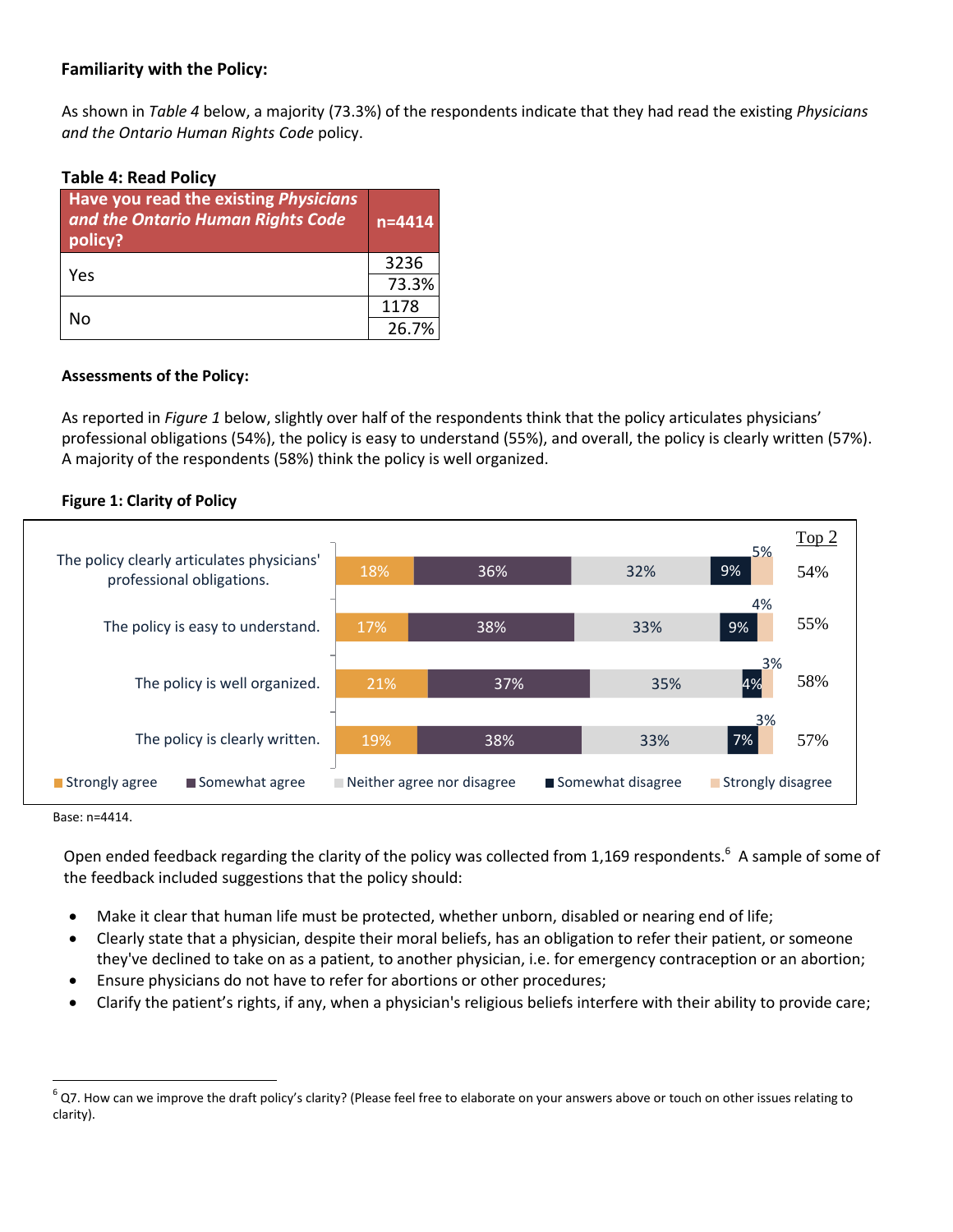- Clearly state that doctors should provide at least one wheelchair accessible consulting room in their practice (large enough for a wheelchair to easily turn around without removing chairs, or garbage cans, or other existing furniture in the room);
- Provide some examples to illustrate the policy statements, such as how physicians are expected to behave in scenarios that conflict with their religious or moral beliefs;
- Clearly spell out what harm you are attempting to avoid;
- Ensure that conscience protection for those with religious beliefs is clearly stated and supported; and
- Provide more clarity on the difference between what constitutes discrimination versus a physician's decisions based on their moral or religious beliefs.

As reported in *Figure 2* below, approximately 40% of the respondents think that the policy addresses all of the important issues related to the Ontario *Human Rights Code<sup>7</sup>* or human rights. And 54% think the policy addresses all of the important issues pertaining to accommodating patients with disabilities in medical practice.

## **Figure 2: Comprehensiveness of Policy**



Base: n=3300.

<sup>7</sup> *Human Rights Code, 1990,* R.S.O. 1990, c. H.19.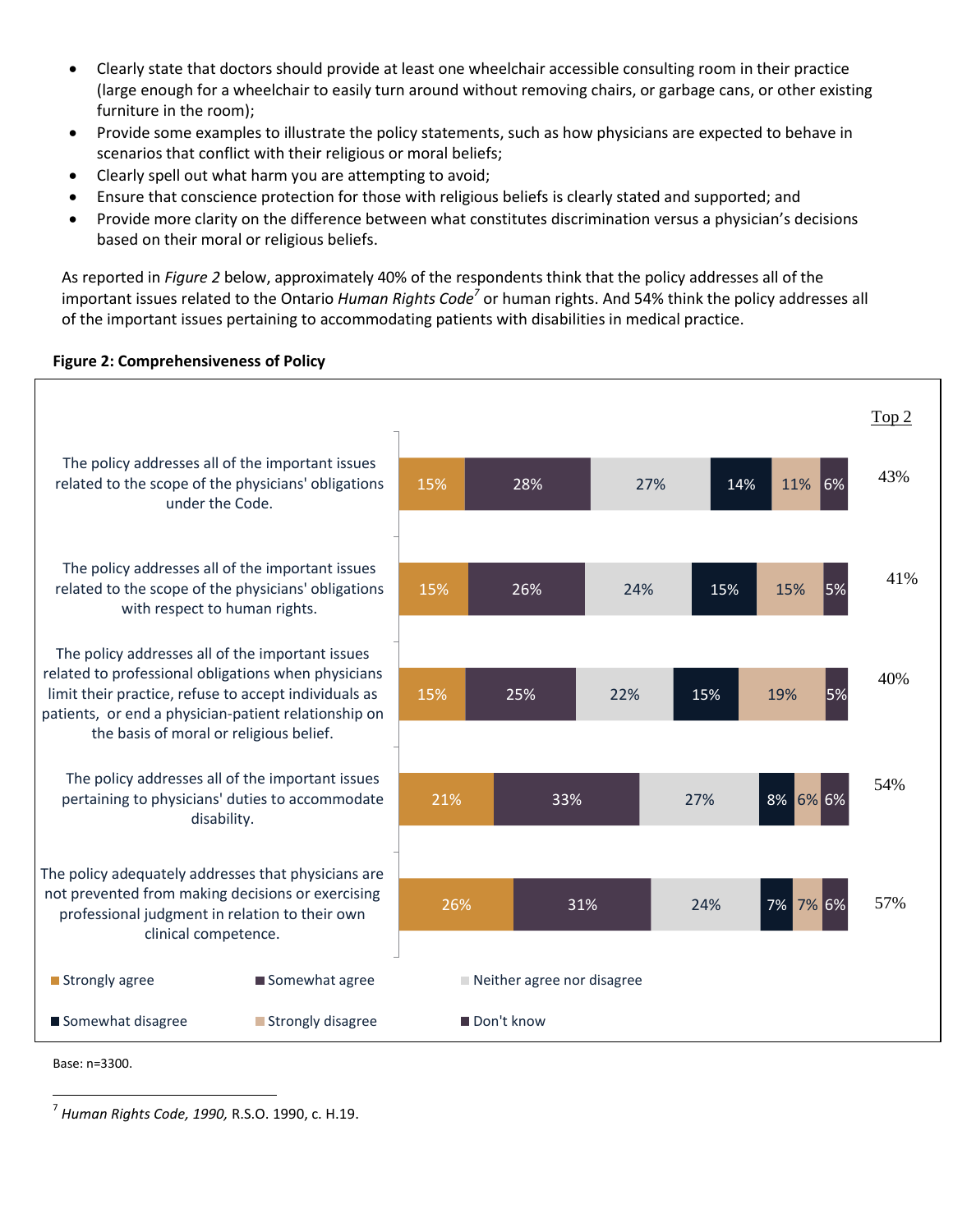Open ended feedback regarding the comprehensiveness of the policy was collected from 1,368 respondents.<sup>8</sup> A sample of some of the feedback included suggestions that the policy should:

- Not be revised (no changes required);
- Be revised so that physicians do not feel threatened in any way by the thought of exercising their conscience. The doctor should never be penalized for refusing to participate in procedures that go against his or her conscience;
- Remind physicians of their primary duty to the well-being of their patients and that this obligation is as important as the Human Rights Code;
- Clearly address the conflict between "do no harm" and intentional termination of life, i.e. abortion and euthanasia;
- Clarify that women and transgender men should not discriminated against by physicians on the basis of their gender, their pregnancy status, or their political beliefs on abortion. Physicians should serve the public, not their own beliefs;
- Clearly outline which practices can be limited or refused based on religious and core beliefs of the physician;
- Address the issues of contraception and abortion;
- Outline what is meant by physician's expressing 'personal judgments' about their patient's beliefs, lifestyle, identity or characteristics;
- Clearly state physicians' professional obligations when they limit their practice or refuse to accept patients; and
- Acknowledge the more recent and current issue of end-of-life care and the role of physicians.

As *Figure 3* below reports, a significant majority of the respondents are supportive of the existing policy expectation that physicians must communicate clearly and promptly to their patient about any treatments or procedures they choose not to provide because of the physician's moral or religious beliefs (82%). In addition, a strong majority of the respondents are supportive of the existing policy expectation that physicians must advise patients, or individuals who wish to become patients, that they can see another physician with whom they can discuss their situation if the treatment conflicts with the physician's moral or religious beliefs (76%).

However, only about half of the respondents felt the physician had a duty to help the patient make arrangements to see another physician (55%), and only a moderate majority felt that the physician must provide information about all clinical options that may be available or appropriate (61%). Notably, respondents did not strongly endorse the College's prohibition on physicians promoting their own moral or religious beliefs when interacting with patients (also 61%), nor did respondents fully endorse the College's prohibition on physicians expressing personal judgments about the beliefs, lifestyle, identity or characteristics of a patient or potential patient (71%).

*Figure 3 next page ->*

 $^8$  Q9. How should the expectations for physicians be revised? Are there any issues or topics related to physicians' obligations under the Code that are not covered in the policy but should be? (Please feel free to elaborate on your answers above or touch on other issues relating to comprehensiveness.)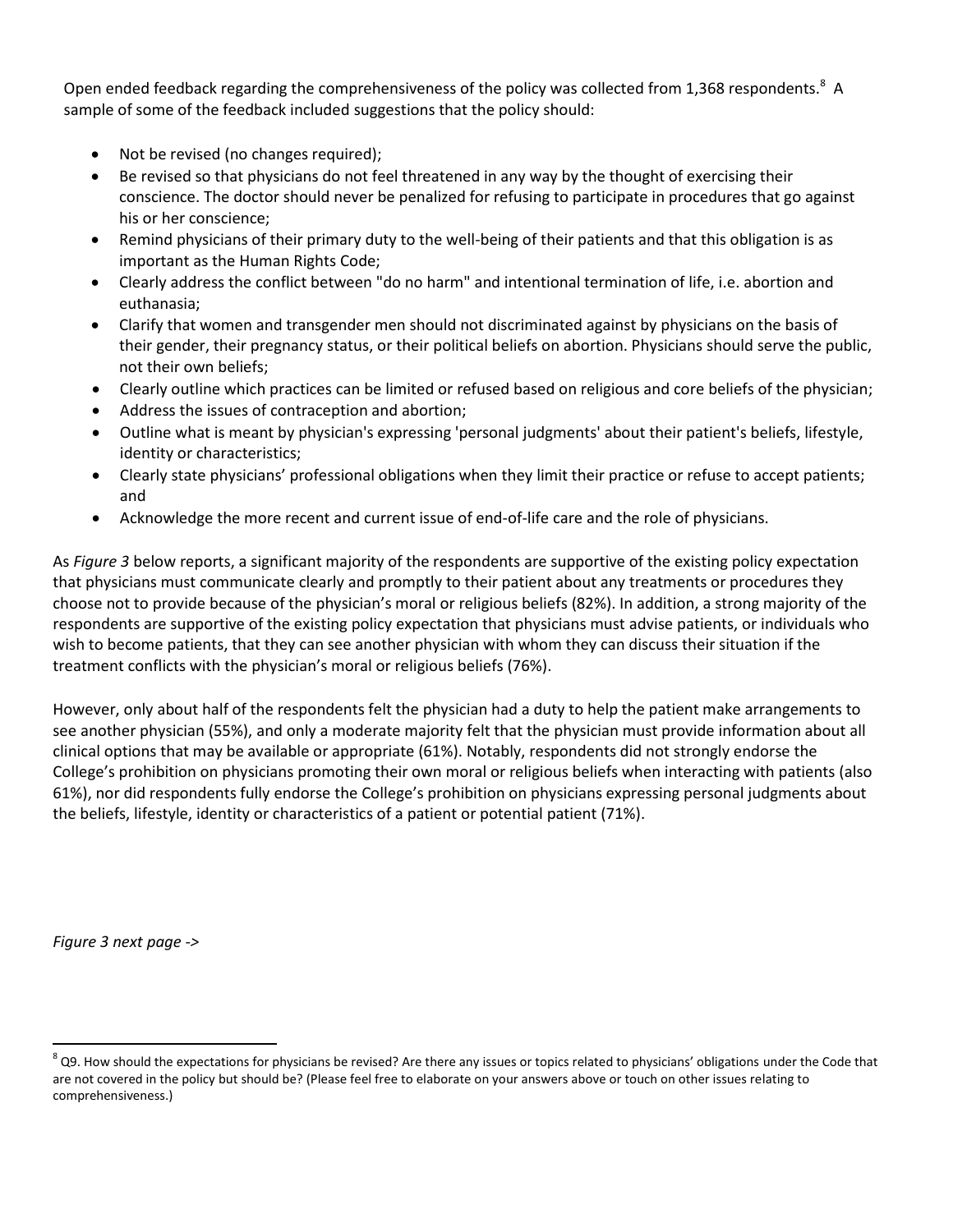**Figure 3: Policy Issues – If a physician refuses to provide a patient with a treatment or procedure because it conflicts with the physician's religious or moral beliefs, how much do you agree or disagree that the physician must do the following? 9,10**



 $\overline{a}$  $<sup>9</sup>$  Base n= 3117.</sup>

<sup>&</sup>lt;sup>10</sup> The first, second, fifth and sixth statements in *Figure 3* has been abbreviated for formatting purposes; the complete questions are as follows: (1) "The physician must communicate clearly and promptly to their patient about any treatments or procedures they choose not to provide because of the physician's moral or religious beliefs." (2) "The physician must provide information about all clinical options that may be available or appropriate based on the patient's medical needs or concerns, even if the treatment options conflict with the physician's moral or religious beliefs." (5) "The physician must advise patients, or individuals who wish to become patients, that they can see another physician with whom they can discuss their situation if the treatment conflicts with the physician's moral or religious beliefs." (6) "In some circumstances, the physician must help the patient or individual make arrangements to see another physician with who they can discuss their situation if the treatment conflicts with the physician's moral or religious beliefs."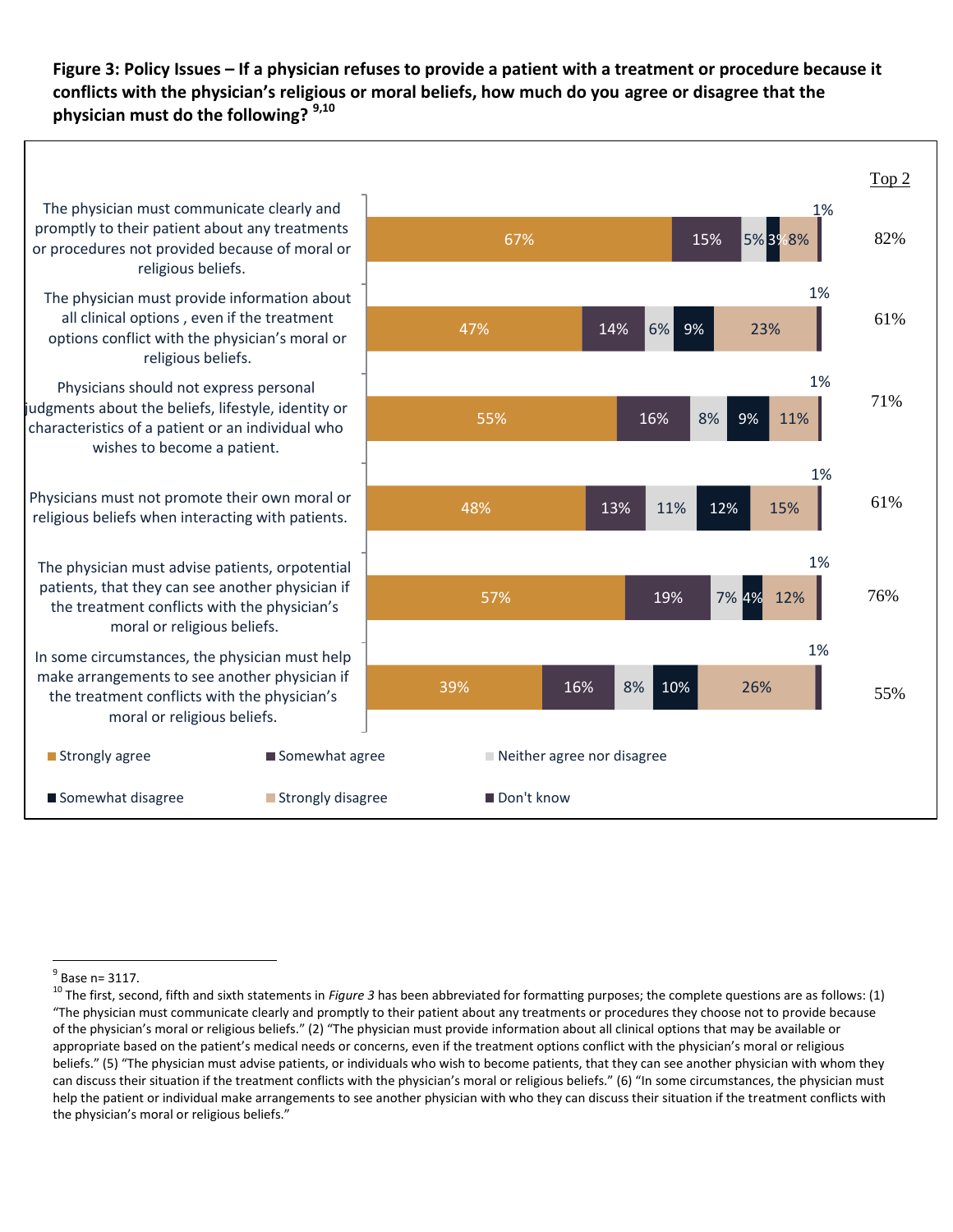Open ended feedback, regarding the policy statements, was collected from 1,841 respondents who *agreed* with one or more of the policy statements.<sup>11</sup> A sample of some of the feedback received is included below:

- The College should require physicians to, despite their own moral and religious beliefs, provide a referral to another physician who can provide the medial services they are seeking;
- The policy should ensure religion will be not used by doctors to discriminate against women. Neither religion nor moral beliefs should ever be allowed to compromise medical care;
- The policy should require physicians to provide all information about health care options, even those not preferred by the medical community;
- Strongly agrees with the above statements, but also believes that the physician needs to be able to act in the framework of his/her conscience (which may be informed by religious faith or background);
- When it comes to public funding, everyone receives the same service. Religious or moral beliefs do not trump another person's rights; and
- The overall thrust of these statements is appropriate. The physician does not judge or preach to the patient, but provides advice and referrals.

Open ended feedback, regarding the policy statements, was collected from 1,268 respondents who *disagreed*  with one or more of the policy statements.<sup>12</sup> A sample of some of the feedback received is included below:

- Physicians should have the right to decline non-emergency care based on their own moral and/or religious beliefs. Nobody should be forced to sacrifice their morals;
- If the physician has strong moral objections to certain procedures, they may feel that even informing a patient that the procedure is available would be against their conscience;
- If a physician is permitted to refuse services on the basis of religious beliefs, the onus must be *upon the physician* to arrange for the patient to be assisted by another physician;
- It would constitute mortal sin for a Catholic physician to direct a patient to another physician who will likely promote or recommend a medical procedure that the Catholic faith has identified as seriously sinful;
- A physician must not be required to give any advice which is contrary to their beliefs;
- If a treatment is considered unethical then it cannot be discussed as a valid option. Regarding sharing of one's faith: a physician treats the body of his patients, but quite often the mental and spiritual aspects of a patient's well-being are also to be considered. A physician should not be expected to ignore this aspect of their patients;
- No physician should be forced by regulation to breach her or his conscientiously held beliefs on matters that are publically contestable. Racism is not publically contestable; sexual conduct, abortion and euthanasia are; and
- Mandating a physician to make arrangements for a patient to see another physician to obtain treatment of questionable moral value is tantamount to forcing the physician into being complicit in the treatment.

 $11$  Q11. If you agreed with any of the above conditions, please elaborate on your answer. The policy statements are contained within Figure 3 and in *verbatim* in footnote 10.

 $^{12}$  Q12. If you disagreed with any of the above conditions, please elaborate on your answer. The policy statements are contained within Figure 3 and in *verbatim* in footnote 10.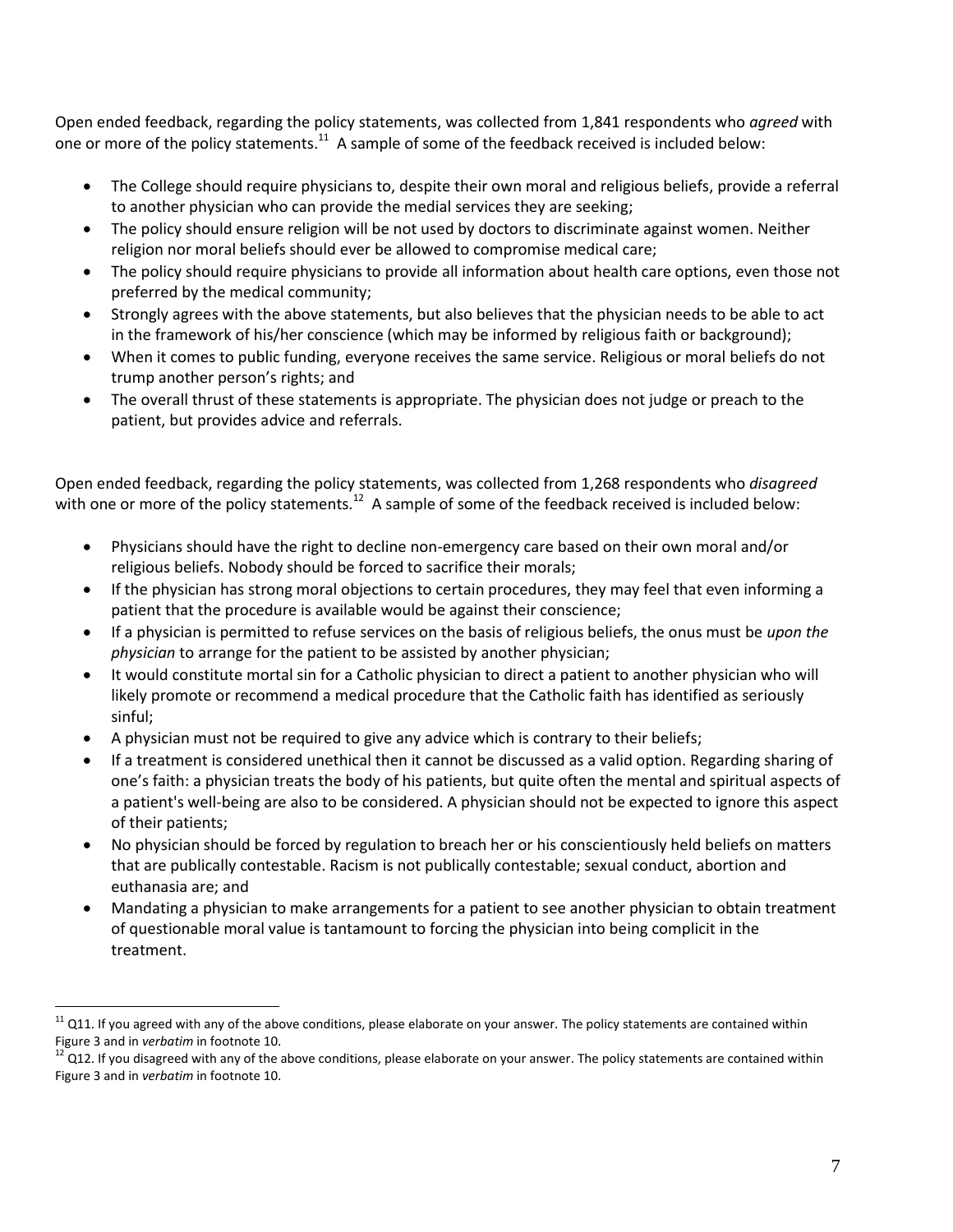As Figure 4 below reports, respondents were divided as to whether physicians should be required to refer patients to other physicians where a moral or religious belief prevents provision of a treatment.

# **Figure 4: Policy Issues – When physicians refuse to provide treatments or procedures on the basis of moral or religious belief, do you think those physicians must be required, in all instances, to refer patients to another physician or health care provider who will provide the treatment or procedure?**



Base n=3104

Open ended feedback regarding the question proposed in Figure 4 (whether physicians must be required, in all instances, to refer patients to another physician in cases of religious or moral objection), was collected from 1,762 respondents.<sup>13</sup> A sample of some of the feedback is included below:

- It seems criminal that a physician should be allowed to bill the health care system for a visit from an existing or potential patient and not at least provide them with a referral elsewhere;
- Referring a patient to another doctor is in some way collaborating with or enabling a procedure the physician may consider immoral, and is in some circumstances equivalent to murder;
- The physician can direct the patient to a directory of physicians to find a new doctor. The physician who is morally/religiously conflicted does not have to make a direct referral (doctor to doctor);
- They have no right to deny treatment. If they feel strongly about their religious rights they need to find a different profession that would make them more comfortable.; and
- If it is not an emergency situation, a physician should not be required to provide information on where to obtain a procedure they are morally opposed to. Patients are able to find that information themselves if they so desire.

<sup>&</sup>lt;sup>13</sup> Q14. Please feel free to elaborate on your answer (referring to the question in Figure 4: When physicians refuse to provide treatments or procedures on the basis of moral or religious belief, do you think those physicians must be required, in all instances, to refer patients to another physician or health care provider who will provide the treatment or procedure?)